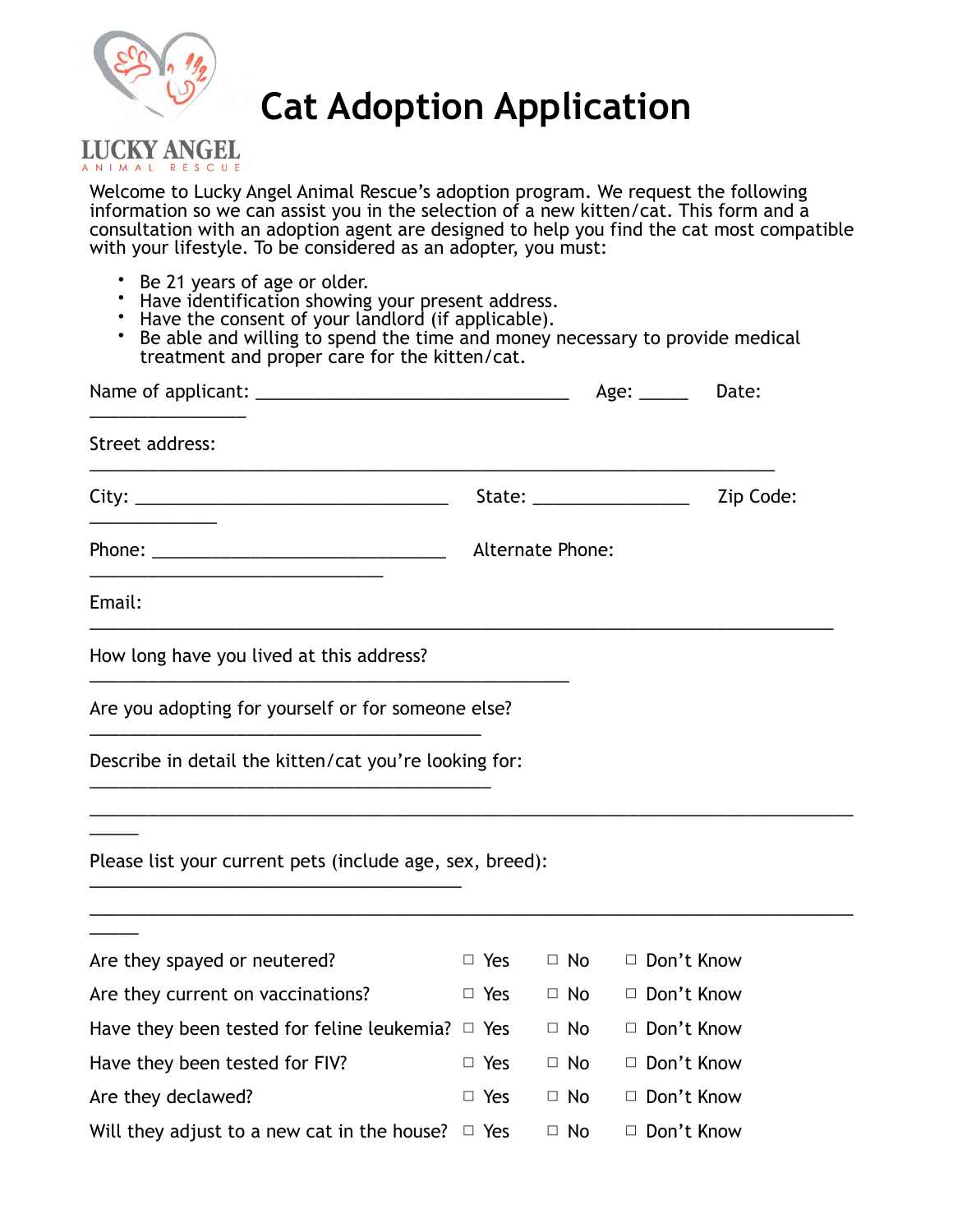What kinds of pets have you had in the past?

 $\overline{\phantom{0}}$ 

What happened to the pets you no longer have?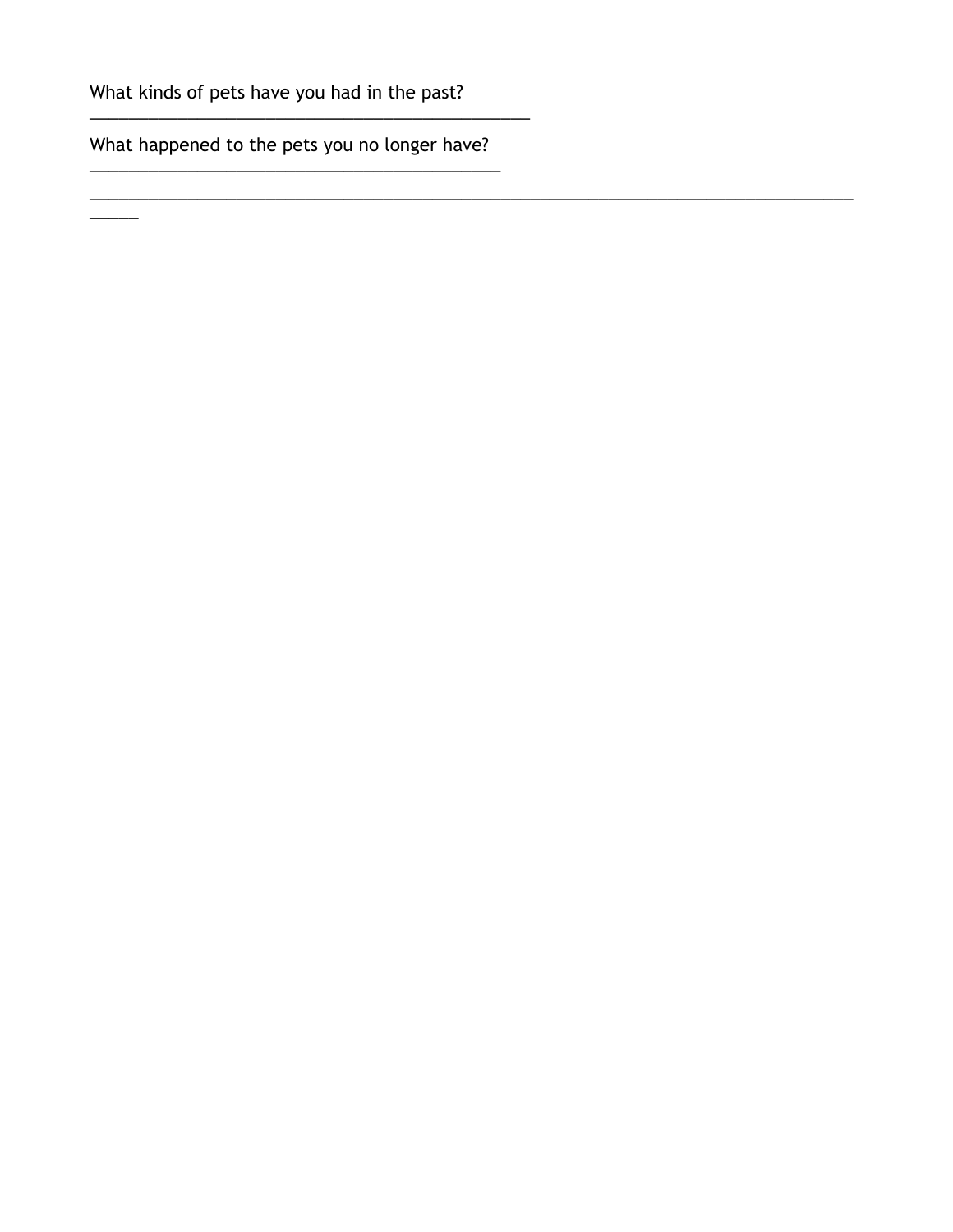| Have you ever turned in your cat to a shelter?<br>explain:                                          |                                                                     | $\Box$ Yes |                                            | $\Box$ No $\Box$ If yes, please        |  |  |
|-----------------------------------------------------------------------------------------------------|---------------------------------------------------------------------|------------|--------------------------------------------|----------------------------------------|--|--|
| Have you ever had a pet euthanized? $\Box$ Yes $\Box$ No $\Box$ If yes, please explain:             |                                                                     |            |                                            |                                        |  |  |
| Why do you want this cat (check all that apply): $\Box$ Companion $\Box$ Companion for<br>other pet |                                                                     |            |                                            |                                        |  |  |
| $\Box$ House pet $\Box$ Barn cat $\Box$ Mouser $\Box$ Office cat $\Box$ Other (explain):            |                                                                     |            |                                            |                                        |  |  |
| How many adults are in your home? _______ How many children? _______ Children's<br>ages?            |                                                                     |            |                                            |                                        |  |  |
| Do all members of the household agree to adopting a cat? $\Box$ Yes                                 |                                                                     |            |                                            | $\Box$ No                              |  |  |
| Who will be responsible for feeding and care of the cat?                                            |                                                                     |            |                                            |                                        |  |  |
| Is any member of your family allergic to cats?                                                      |                                                                     |            |                                            | $\Box$ Yes $\Box$ No $\Box$ Don't Know |  |  |
| Is someone home during the day? $\Box$ Yes                                                          |                                                                     |            | $\Box$ No If yes, who?                     |                                        |  |  |
| How many hours each day will the cat be without human companionship?                                |                                                                     |            |                                            |                                        |  |  |
| Where do you live? $\Box$ House $\Box$ Apartment $\Box$ Condo $\Box$ Mobile home                    |                                                                     |            |                                            | $\Box$ Other:                          |  |  |
| Do you own or rent your home? $\Box$ Own $\Box$ Rent                                                |                                                                     |            |                                            |                                        |  |  |
| If you rent, are you willing to pay a pet deposit/monthly pet rent? $\Box$ Yes                      |                                                                     |            |                                            | $\Box$ No                              |  |  |
| If you rent, may we contact the owner to obtain permission for this cat to live in your<br>home?    |                                                                     |            |                                            |                                        |  |  |
| $\Box$ Yes<br>$\Box$ No Owner's name and phone number:                                              |                                                                     |            |                                            |                                        |  |  |
| What is your current occupation? ________________                                                   |                                                                     | Employer?  |                                            |                                        |  |  |
| Does your job require extensive travel? $\Box$ Yes $\Box$ No                                        |                                                                     |            |                                            |                                        |  |  |
| Where will you keep the cat during the day?<br>garage                                               |                                                                     |            | $\Box$ In the house $\Box$ Outdoors        | $\Box$ In the                          |  |  |
|                                                                                                     | the barn                                                            |            | $\Box$ Free access to indoors and outdoors | $\Box$ In                              |  |  |
| Where will you keep the cat at night?                                                               | $\Box$ In the house $\Box$ Outdoors $\Box$ In the garage            |            |                                            |                                        |  |  |
|                                                                                                     | $\Box$ Free access to indoors and outdoors<br>$\Box$ In<br>the barn |            |                                            |                                        |  |  |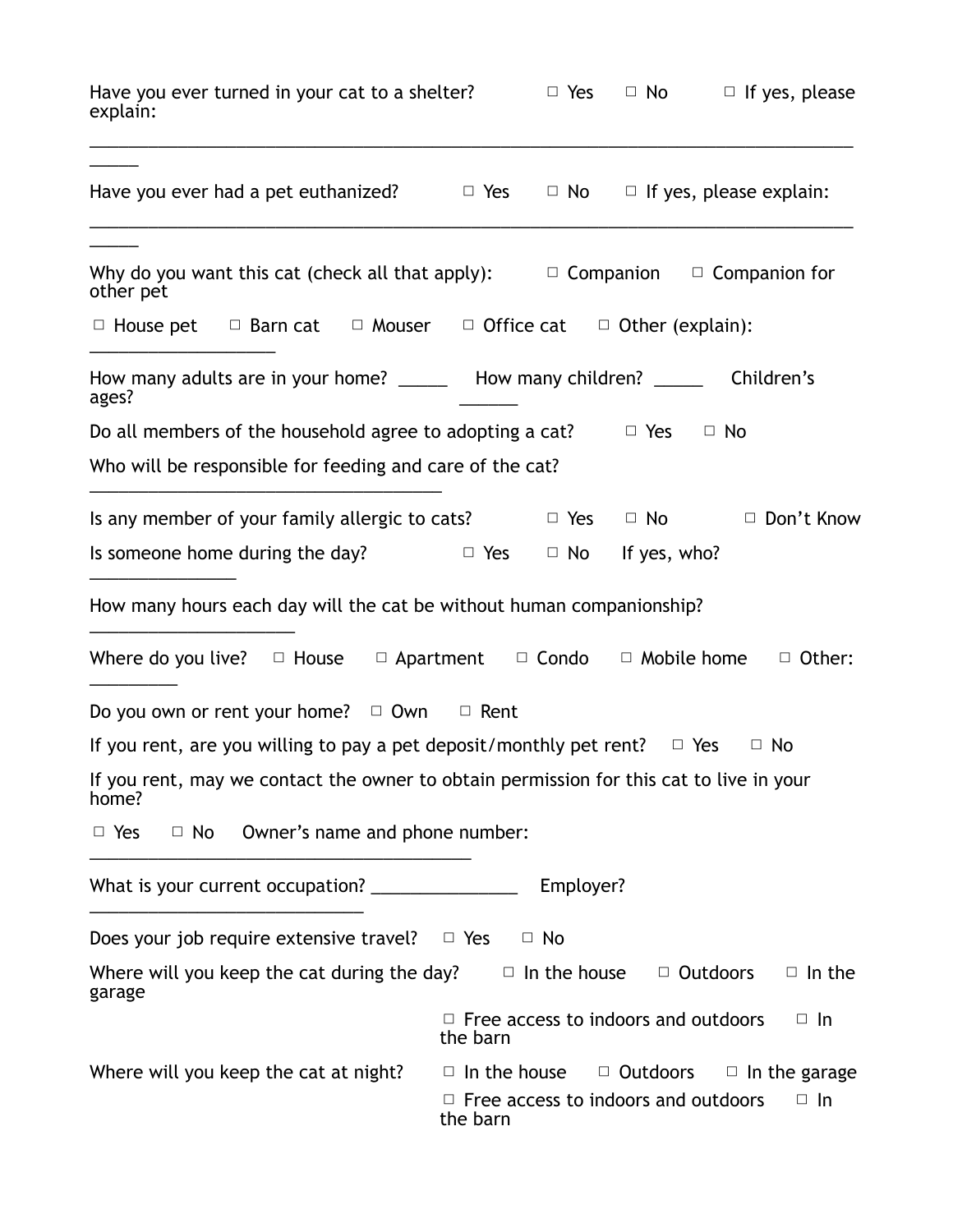Do you have screens on your windows?  $\Box$  Yes  $\Box$  No

Do you have a pet door?  $\Box$  Yes  $\Box$  No If yes, where does it lead? \_\_\_\_\_\_\_\_\_\_\_\_\_\_\_\_\_\_\_\_\_\_\_

Under what circumstances would you have the cat declawed? \_\_\_\_\_\_\_\_\_\_\_\_\_\_\_\_\_\_\_\_\_\_\_\_\_\_\_\_\_\_\_\_

Are you aware of the surgical procedure and potential side effects of declawing?  $\Box$  Yes □ No

What will you do if your cat develops behavioral problems (aggression, scratching furniture, spraying, not using litter box)? \_\_\_\_\_\_\_\_\_\_\_\_\_\_\_\_\_\_\_\_\_\_\_\_\_\_\_\_\_\_\_\_\_\_\_\_\_\_\_\_\_\_\_\_\_\_\_\_\_\_\_\_\_\_\_\_\_\_\_\_\_\_\_\_\_

Will you keep your cat up-to-date on vaccinations?  $\Box$  Yes  $\Box$  No

Who is your veterinarian? \_\_\_\_\_\_\_\_\_\_\_\_\_\_\_\_\_\_\_\_\_\_\_\_\_\_\_\_ Phone: \_\_\_\_\_\_\_\_\_\_\_\_\_\_\_\_\_\_\_\_\_\_\_\_

Clinic/City/State: \_\_\_\_\_\_\_\_\_\_\_\_\_\_\_\_\_\_\_\_\_\_\_\_\_\_\_\_\_\_\_\_\_\_\_\_\_\_\_\_\_\_\_\_\_\_\_\_\_\_\_\_\_\_\_\_\_\_\_\_\_\_\_\_\_\_\_\_

\_\_\_\_\_

 $\overline{\phantom{a}}$ 

If you go away for a few days, who will take care of the cat?

What arrangements have you made for the care of your pets in case of an emergency?

\_\_\_\_\_\_\_\_\_\_\_\_\_\_\_\_\_\_\_\_\_\_\_\_\_\_\_\_\_\_\_\_\_\_\_\_\_\_\_\_\_\_\_\_\_\_\_\_\_\_\_\_\_\_\_\_\_\_\_\_\_\_\_\_\_\_\_\_\_\_\_\_\_\_\_\_\_\_

If you move, will you take the cat with you?  $\Box$   $\Box$  Yes  $\Box$  No

\_\_\_\_\_\_\_\_\_\_\_\_\_\_\_\_\_\_\_\_\_\_\_\_\_\_\_\_\_\_\_\_\_

Are you aware that cats can live 15 to 20 years? Are you willing to take responsibility for this cat for the rest of its life?  $\Box$  Yes  $\Box$  No

What provisions have you made/will you make for the cat should you become unable to care for it?

\_\_\_\_\_\_\_\_\_\_\_\_\_\_\_\_\_\_\_\_\_\_\_\_\_\_\_\_\_\_\_\_\_\_\_\_\_\_\_\_\_\_\_\_\_\_\_\_\_\_\_\_\_\_\_\_\_\_\_\_\_\_\_\_\_\_\_\_\_\_\_\_\_\_\_\_\_\_

\_\_\_\_\_\_\_\_\_\_\_\_\_\_\_\_\_\_\_\_\_\_\_\_\_\_\_\_\_\_\_\_\_\_\_\_\_\_\_\_\_\_\_\_\_\_\_\_\_\_\_\_\_\_\_\_\_\_\_\_\_\_\_\_\_\_\_\_\_\_\_\_\_\_\_\_\_\_

\_\_\_\_\_\_\_\_\_\_\_\_\_\_\_\_\_\_\_\_\_\_\_\_\_\_\_\_\_\_\_\_\_\_\_\_\_\_\_\_\_\_\_\_\_\_\_\_\_\_\_\_\_\_\_\_\_\_\_\_\_\_\_\_\_\_\_\_\_\_\_\_\_\_\_\_\_\_

Are you willing to have a representative of Lucky Angel Animal Rescue perform a home inspection?

\_\_\_\_\_\_\_\_\_\_\_\_\_\_\_\_\_\_\_\_\_\_\_\_\_\_\_\_\_\_\_\_\_\_\_\_\_\_\_\_\_\_\_\_\_\_\_\_\_\_\_\_\_\_\_\_\_

□ Yes □ No If no, explain:

Additional comments from applicant: \_\_\_\_\_\_\_\_\_\_\_\_\_\_\_\_\_\_\_\_\_\_\_\_\_\_\_\_\_\_\_\_\_\_\_\_\_\_\_\_\_\_\_\_\_\_\_\_\_\_\_

Please provide two personal references:

\_\_\_\_\_\_\_\_\_\_\_\_\_\_\_\_\_\_\_\_\_\_\_\_\_\_\_

\_\_\_\_\_

 $\overline{\phantom{a}}$ 

Name: **Name**: **Name**: **Name**: **Name**: **Name**: **Name**: **Name**: **Name**: **Name**: **Name**: **Name**: **Name**: **Name**: **Name**: **Name**: **Name**: **Name**: **Name**: **Name**: **Name**: **Name**: **Name**: **Name**: **Name**: **Name**: **Name**: **Name**: